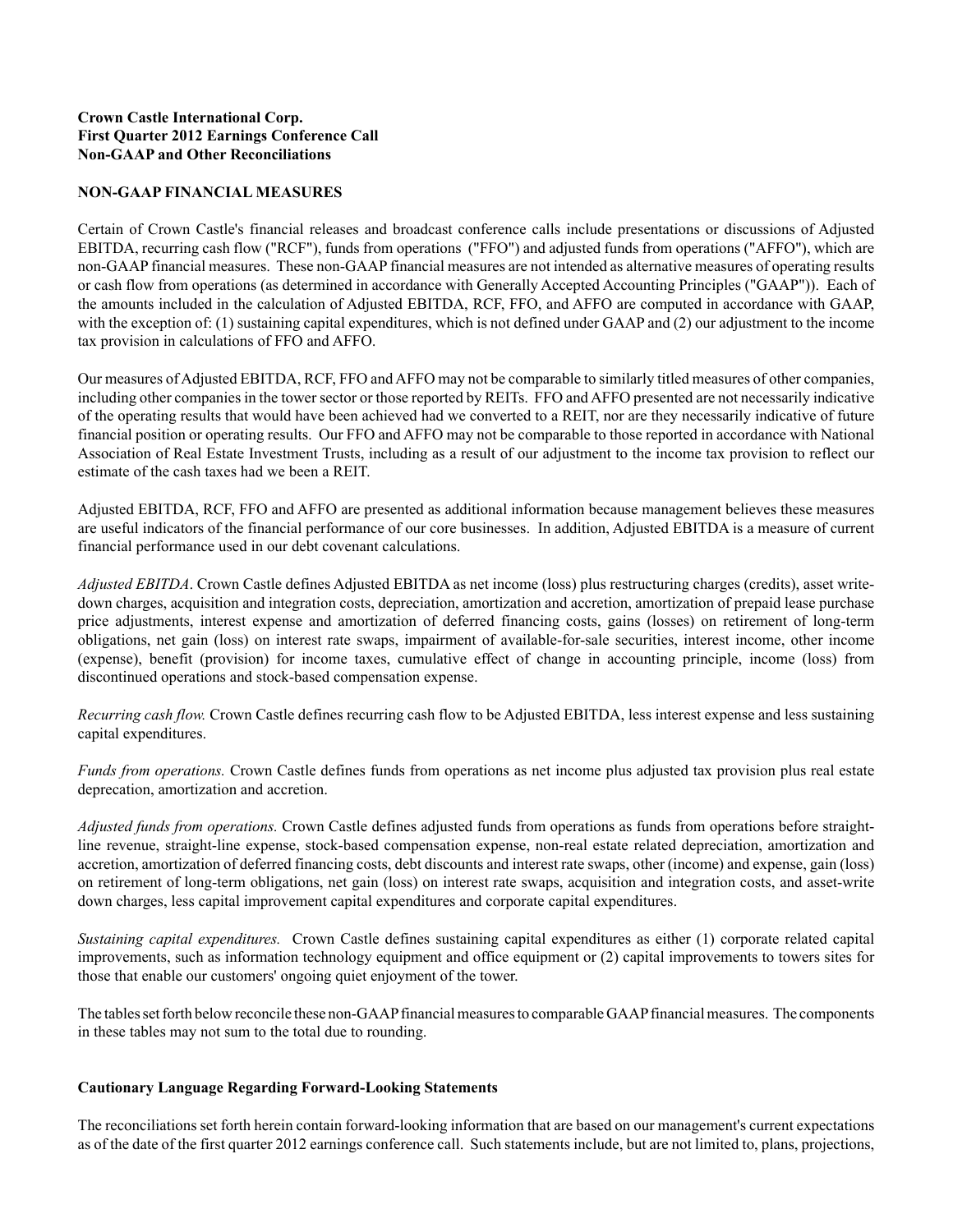Outlook and estimates contained under the heading "Outlook Reconciliations of Non-GAAP Financial Measures to Comparable GAAP Financial Measures." Words such as "Outlook" and "Forecast" are intended to identify forward-looking statements. The Outlook included herein does not include the impact of acquisitions and financing described on our first quarter earnings conference call (held on April 26, 2012) and our first quarter earnings release (dated April 25, 2012).

Such forward-looking statements are subject to certain risks, uncertainties and assumptions, including but not limited to prevailing market conditions and factors. Should one or more of these or other risks or uncertainties materialize, or should underlying assumptions prove incorrect, actual results may vary materially from those expected. More information about potential risk factors which could affect our results is included in our filings with the SEC. Crown Castle assumes no obligation to update publicly any forward-looking statements, whether as a result of new information, future events or otherwise.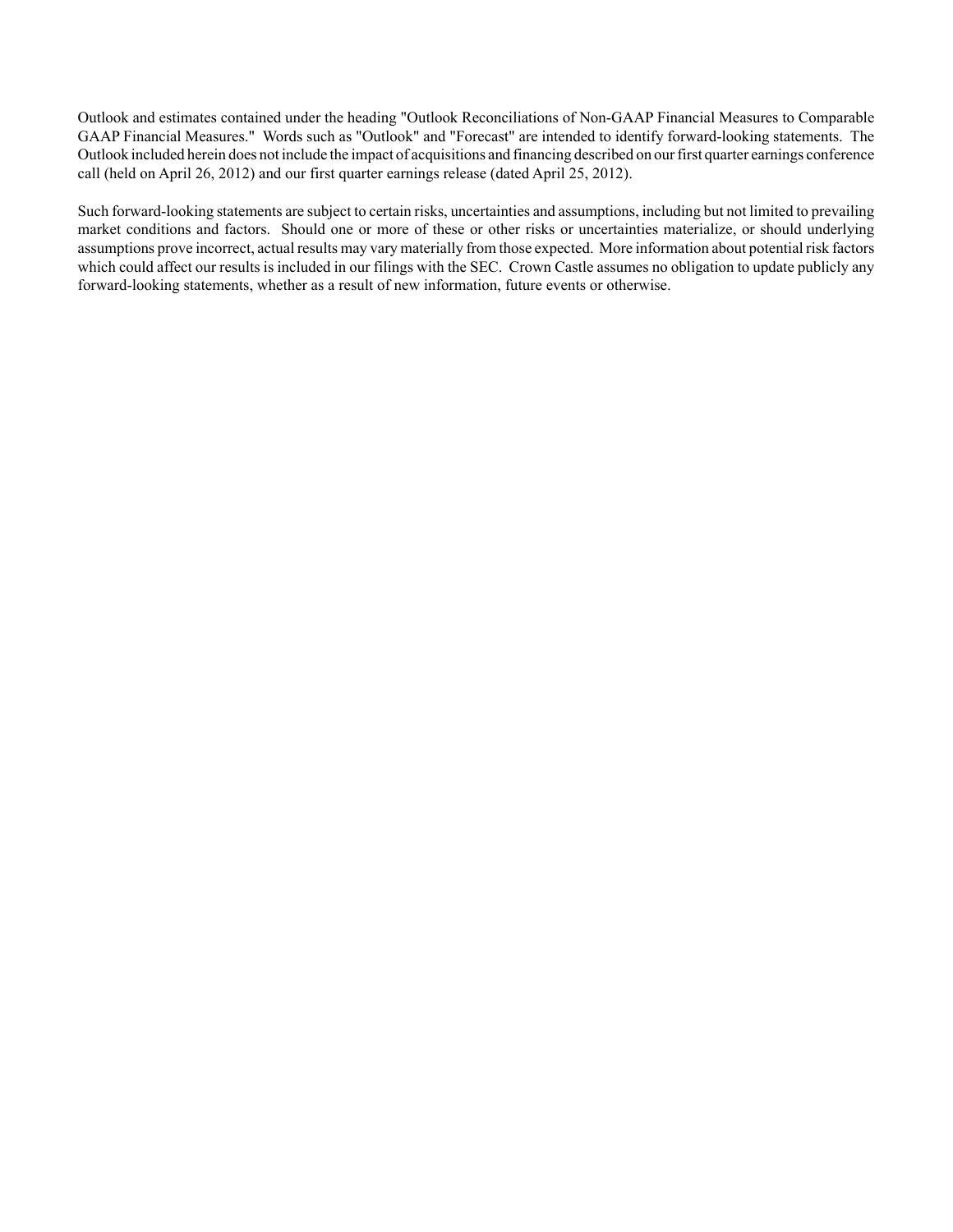# **Reconciliations of Non-GAAP Financial Measure to Comparable GAAP Financial Measures:**

# **Adjusted EBITDA for the three months ended March 31, 2012 and 2011 is computed as follows:**

|                                                               | <b>For the Three Months Ended</b> |       |  |                   |  |  |
|---------------------------------------------------------------|-----------------------------------|-------|--|-------------------|--|--|
| (in millions)                                                 | March 31.<br>2012                 |       |  | March 31.<br>2011 |  |  |
| Net income (loss)                                             |                                   | 50.3  |  | 40.1              |  |  |
| Adjustments to increase (decrease) net income (loss):         |                                   |       |  |                   |  |  |
| Asset write-down charges                                      |                                   | 3.0   |  | 4.4               |  |  |
| Acquisition and integration costs                             |                                   | 1.7   |  | 0.6               |  |  |
| Depreciation, amortization and accretion                      |                                   | 139.4 |  | 137.3             |  |  |
| Amortization of prepaid lease purchase price adjustments      |                                   | 2.5   |  |                   |  |  |
| Interest expense and amortization of deferred financing costs |                                   | 137.5 |  | 126.7             |  |  |
| Gains (losses) on retirement of long-term obligations         |                                   | 7.1   |  |                   |  |  |
| Interest income                                               |                                   | (0.4) |  | (0.2)             |  |  |
| Other income (expense)                                        |                                   | 1.1   |  | 0.6               |  |  |
| Benefit (provision) for income taxes                          |                                   | 6.7   |  | (0.8)             |  |  |
| Stock-based compensation expense                              |                                   | 11.2  |  | 10.7              |  |  |
| <b>Adjusted EBITDA</b>                                        |                                   | 360.1 |  | 319.3             |  |  |

# **Adjusted EBITDA for the three months ended June 30, 2011 and 2010 is computed as follows:**

|                                                               | <b>For the Three Months Ended</b> |               |        |  |
|---------------------------------------------------------------|-----------------------------------|---------------|--------|--|
| (in millions)                                                 | June 30, 2011                     | June 30, 2010 |        |  |
| Net income (loss)                                             | 31.0                              |               | (97.6) |  |
| Adjustments to increase (decrease) net income (loss):         |                                   |               |        |  |
| Asset write-down charges                                      | 6.2                               |               | 2.6    |  |
| Acquisition and integration costs                             | 0.5                               |               | 0.3    |  |
| Depreciation, amortization and accretion                      | 138.2                             |               | 134.4  |  |
| Interest expense and amortization of deferred financing costs | 126.5                             |               | 120.3  |  |
| Net gain (loss) on interest rate swaps                        |                                   |               | 114.6  |  |
| Interest income                                               | (0.2)                             |               | (0.5)  |  |
| Other income (expense)                                        | 4.1                               |               | 0.7    |  |
| Benefit (provision) for income taxes                          | 5.8                               |               | (4.7)  |  |
| Stock-based compensation expense                              | 7.9                               |               | 9.9    |  |
| <b>Adjusted EBITDA</b>                                        | 319.9                             |               | 280.1  |  |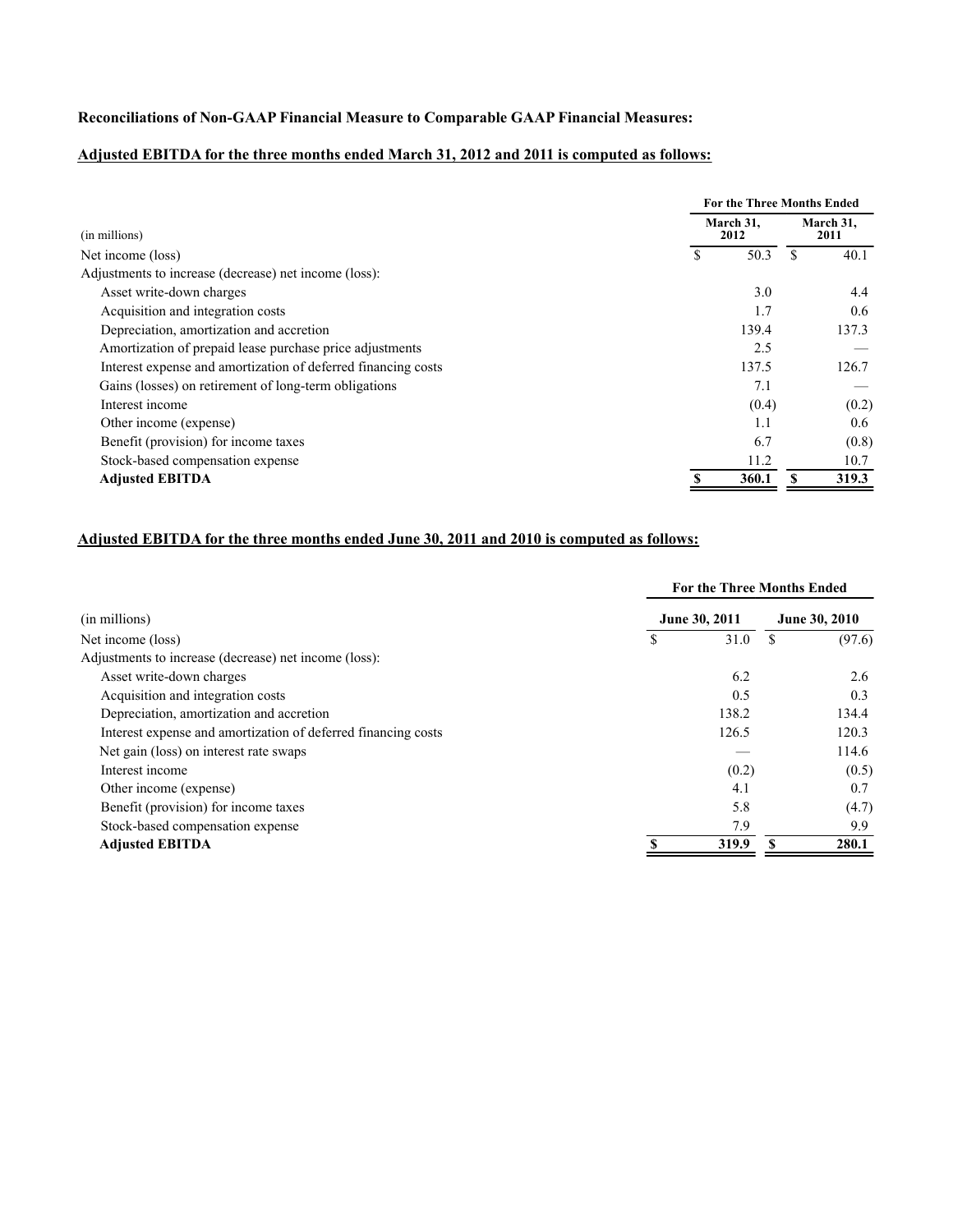# **Adjusted EBITDA for the quarter ending June 30, 2012 and the year ending December 31, 2012 is forecasted as follows:**

| (in millions)                                                                   | O <sub>2</sub> 2012<br>Outlook | <b>Full Year 2012</b><br><b>Outlook</b> |
|---------------------------------------------------------------------------------|--------------------------------|-----------------------------------------|
| Net income (loss)                                                               | \$106 to \$132                 | \$185 to \$260                          |
| Adjustments to increase (decrease) net income (loss):                           |                                |                                         |
| Asset write-down charges                                                        | \$10 to \$12                   | \$19 to \$29                            |
| Acquisition and integration costs                                               | \$6 to \$7                     | \$11 to \$13                            |
| Depreciation, amortization and accretion                                        | \$150 to \$155                 | \$591 to \$606                          |
| Amortization of prepaid lease purchase price adjustments                        | \$3 to \$5                     | \$13 to \$15                            |
| Interest expense and amortization of deferred financing costs <sup>(a)(b)</sup> | \$143 to \$147                 | \$575 to \$580                          |
| Gains (losses) on retirement of long-term obligations                           | \$0 to \$0                     | \$7 to \$7                              |
| Interest income                                                                 | $$(1)$ to $$0$                 | $(2)$ to $(1)$                          |
| Other income (expense)                                                          | \$0 to \$2                     | \$3 to \$5                              |
| Benefit (provision) for income taxes <sup>(c)</sup>                             | $$(86)$ to $$(82)$             | $$(45)$ to $$(25)$                      |
| Stock-based compensation expense                                                | \$8 to \$10                    | \$36 to \$41                            |
| <b>Adjusted EBITDA</b>                                                          | \$360 to \$365                 | \$1,455 to \$1,465                      |

(a) Inclusive of approximately \$24 million and \$99 million, respectively, of non-cash expense.

(b) Approximately \$16 million and \$65 million, respectively, of the total non-cash expense relates to the amortization of interest rate swaps, all of which has been cash settled in prior periods.

(c) At the closing of the NextG transaction, we expect to reverse a significant portion of the valuation allowance on our federal deferred tax asset.

### **Adjusted EBITDA for the years ended December 31, 2011 and December 31, 2010 is computed as follows:**

|                                                               |              | For the Twelve Months Ended |                      |         |  |
|---------------------------------------------------------------|--------------|-----------------------------|----------------------|---------|--|
| (in millions)                                                 | December 31. |                             | December 31,<br>2010 |         |  |
| Net income (loss)                                             | S            | 171.5                       |                      | (311.3) |  |
| Adjustments to increase (decrease) net income (loss):         |              |                             |                      |         |  |
| Asset write-down charges                                      |              | 22.3                        |                      | 13.7    |  |
| Acquisition and integration costs                             |              | 3.3                         |                      | 2.1     |  |
| Depreciation, amortization and accretion                      |              | 553.0                       |                      | 540.8   |  |
| Interest expense and amortization of deferred financing costs |              | 507.6                       |                      | 490.3   |  |
| Gains (losses) on retirement of long-term obligations         |              |                             |                      | 138.4   |  |
| Net gain (loss) on interest rate swaps                        |              |                             |                      | 286.4   |  |
| Interest income                                               |              | (0.7)                       |                      | (2.2)   |  |
| Other income (expense)                                        |              | 5.6                         |                      | 0.6     |  |
| Benefit (provision) for income taxes                          |              | 8.3                         |                      | (26.8)  |  |
| Stock-based compensation expense                              |              | 36.0                        |                      | 40.0    |  |
| <b>Adjusted EBITDA</b>                                        |              | 1,306.8                     |                      | 1,171.9 |  |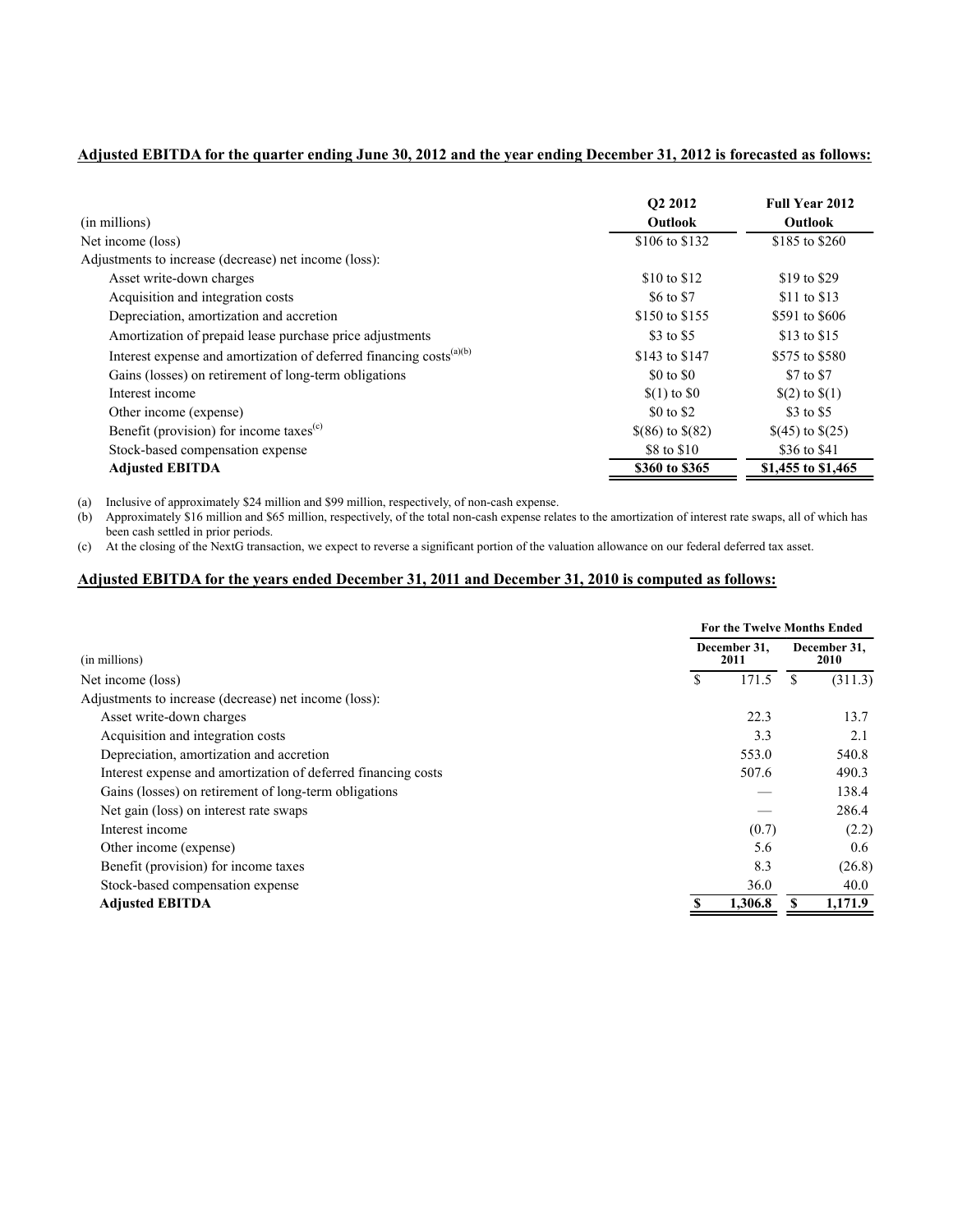### **FFO and AFFO for the quarter ending June 30, 2012 and the year ending December 31, 2012 are forecasted as follows:**

|                                                                                  | O <sub>2</sub> 2012 | <b>Full Year 2012</b> |
|----------------------------------------------------------------------------------|---------------------|-----------------------|
| (in millions)                                                                    | <b>Outlook</b>      | <b>Outlook</b>        |
| Net income                                                                       | \$106 to \$132      | \$185 to \$260        |
| Adjusted tax provision <sup>(a)</sup>                                            | $$(84)$ to $$(80)$  | $$(39)$ to $$(19)$    |
| Real estate related depreciation, amortization and accretion                     | \$145 to \$148      | \$569 to \$582        |
| <b>FFO</b>                                                                       | \$168 to \$194      | \$716 to \$806        |
| FFO (from above)                                                                 | \$168 to \$194      | \$716 to \$806        |
| Straight-line revenue                                                            | $$(44)$ to $$(49)$  | $$(153)$ to $$(168)$  |
| Straight-line expense                                                            | \$10 to \$15        | \$41 to \$56          |
| Stock-based compensation expense                                                 | \$8 to \$10         | \$36 to \$41          |
| Non-real estate related depreciation, amortization and accretion                 | \$4 to \$6          | \$16 to \$28          |
| Amortization of deferred financing costs, debt discounts and interest rate swaps | \$23 to \$27        | \$95 to \$100         |
| Other (income) expense $^{(b)}$                                                  | \$0 to \$2          | \$3 to \$5            |
| Gains (losses) on retirement of long-term obligations                            | \$0 to \$0          | \$7 to \$7            |
| Acquisition and integration costs                                                | \$6 to \$7          | \$11 to \$13          |
| Asset write-down charges                                                         | \$10 to \$12        | \$19 to \$29          |
| Capital improvement capital expenditures                                         | $\$(3)$ to $\$(4)$  | $$(14)$ to $$(16)$    |
| Corporate capital expenditures                                                   | $\$(3)$ to $\$(4)$  | $$(10)$ to $$(13)$    |
| <b>AFFO</b>                                                                      | \$193 to \$198      | \$820 to \$835        |

(a) Adjust the income tax provision to reflect our estimate of the cash taxes had we been a REIT, which predominately relates to foreign taxes paid. As a result, income tax expense is lower by the amount of the adjustment.

(b) Primarily includes unrealized (gains) losses on foreign exchange.

### **FFO, AFFO, and AFFO per share for the quarters ended March 31, 2012 and 2011 are computed as follows:**

|                                                                                  | <b>For Three Months Ended</b> |                   |          |                   |  |
|----------------------------------------------------------------------------------|-------------------------------|-------------------|----------|-------------------|--|
| (in millions, except per share amounts)                                          |                               | March 31,<br>2012 |          | March 31,<br>2011 |  |
| Net income                                                                       | \$                            | 50.3              | \$       | 40.1              |  |
| Adjusted tax provision <sup>(a)</sup>                                            |                               | 6.2               |          | (1.6)             |  |
| Real estate related depreciation, amortization and accretion                     |                               | 134.0             |          | 132.1             |  |
| <b>FFO</b>                                                                       | S                             | 190.5             | S        | 170.6             |  |
| FFO (from above)                                                                 |                               | 190.5             |          | 170.6             |  |
| Straight-line revenue                                                            |                               | (53.7)            |          | (48.9)            |  |
| Straight-line expense                                                            |                               | 11.8              |          | 9.9               |  |
| Stock-based compensation expense                                                 |                               | 11.2              |          | 10.7              |  |
| Non-real estate related depreciation, amortization and accretion                 |                               | 5.3               |          | 5.1               |  |
| Amortization of deferred financing costs, debt discounts and interest rate swaps |                               | 24.5              |          | 25.8              |  |
| Other (income) expense (b)                                                       |                               | 1.1               |          | 0.6               |  |
| Losses (gains) on retirement of long-term obligations                            |                               | 7.1               |          |                   |  |
| Acquisition and integration costs                                                |                               | 1.7               |          | 0.6               |  |
| Asset write-down charges                                                         |                               | 3.0               |          | 4.4               |  |
| Capital improvement capital expenditures                                         |                               | (2.5)             |          | (1.8)             |  |
| Corporate capital expenditures                                                   |                               | (1.7)             |          | (1.3)             |  |
| <b>AFFO</b>                                                                      |                               | 198.3             | <b>S</b> | 175.7             |  |
| Shares - diluted                                                                 |                               | 285.9             | \$       | 289.0             |  |
| AFFO per share - diluted                                                         |                               | 0.69              |          | 0.61              |  |

(a) Adjust the income tax provision to reflect our estimate of the cash taxes had we been a REIT, which predominately relates to foreign taxes paid. As a result, income tax expense is lower by the amount of the adjustment.

(b) Primarily includes unrealized (gains) losses on foreign exchange.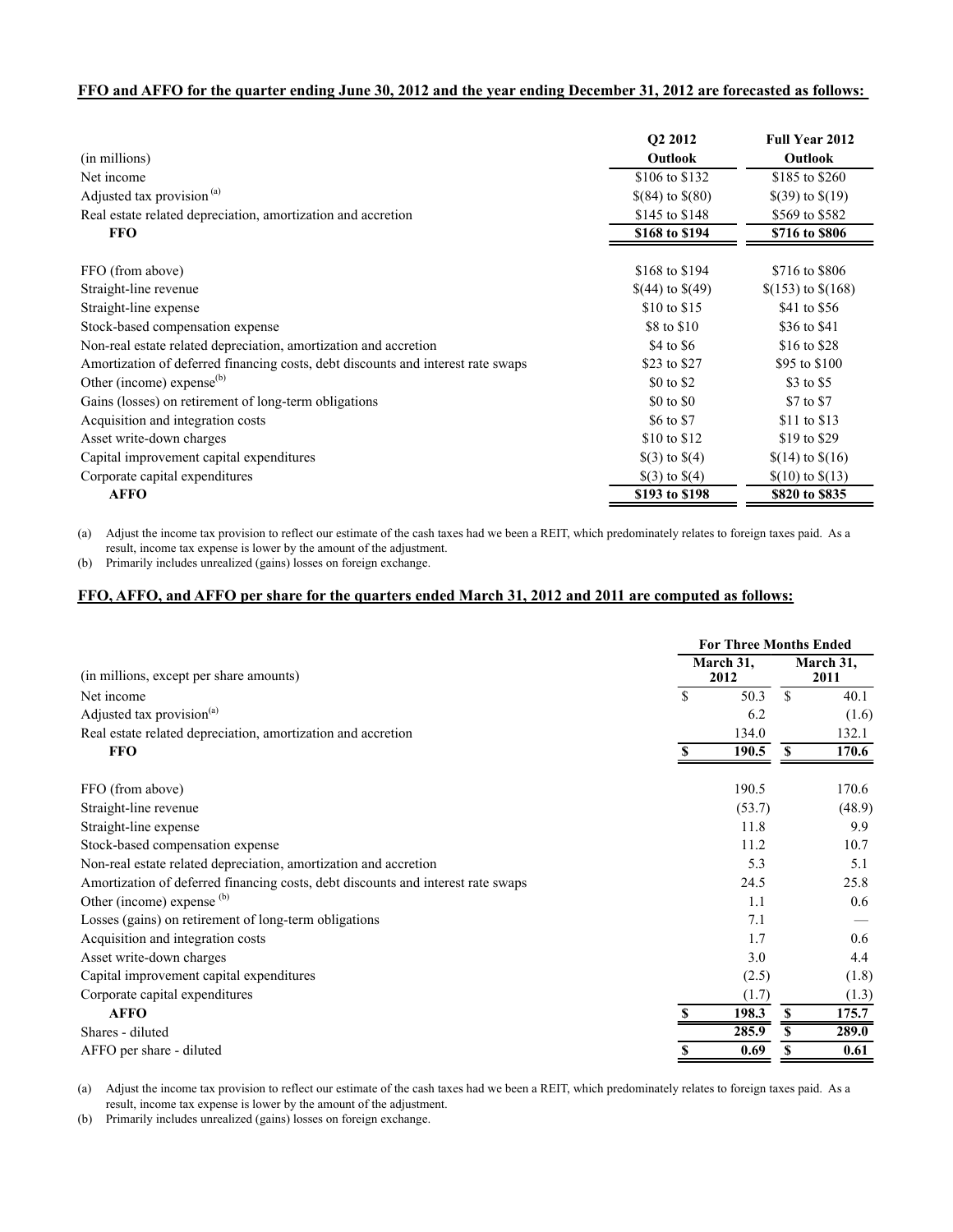# **FFO and AFFO for the quarters ended June 30, 2011 and June 30, 2010 are computed as follows:**

|                                                                                  |    |                         |              | <b>For Three Months Ended</b> |  |  |
|----------------------------------------------------------------------------------|----|-------------------------|--------------|-------------------------------|--|--|
| (in millions, except per share amounts)                                          |    | <b>June 30.</b><br>2011 |              | <b>June 30,</b><br>2010       |  |  |
| Net income                                                                       | \$ | 31.0                    | $\mathbb{S}$ | (97.6)                        |  |  |
| Adjusted tax provision <sup>(a)</sup>                                            |    | 4.9                     |              | (5.2)                         |  |  |
| Real estate related depreciation, amortization and accretion                     |    | 132.8                   |              | 129.8                         |  |  |
| <b>FFO</b>                                                                       |    | 168.8                   |              | <b>27.0</b>                   |  |  |
| FFO (from above)                                                                 |    | 168.8                   |              | 27.0                          |  |  |
| Straight-line revenue                                                            |    | (44.8)                  |              | (29.2)                        |  |  |
| Straight-line expense                                                            |    | 10.6                    |              | 9.6                           |  |  |
| Stock-based compensation expense                                                 |    | 7.9                     |              | 9.9                           |  |  |
| Non-real estate related depreciation, amortization and accretion                 |    | 5.3                     |              | 4.6                           |  |  |
| Amortization of deferred financing costs, debt discounts and interest rate swaps |    | 25.7                    |              | 18.7                          |  |  |
| Other (income) expense $(b)$                                                     |    | (c)<br>4.1              |              | 0.7                           |  |  |
| Net gain (loss) on interest rate swaps                                           |    |                         |              | 114.6                         |  |  |
| Acquisition and integration costs                                                |    | 0.5                     |              | 0.3                           |  |  |
| Asset write-down charges                                                         |    | 6.2                     |              | 2.6                           |  |  |
| Capital improvement capital expenditures                                         |    | (2.6)                   |              | (3.0)                         |  |  |
| Corporate capital expenditures                                                   |    | (1.9)                   |              | (1.9)                         |  |  |
| <b>AFFO</b>                                                                      |    | 179.8                   | S            | 153.9                         |  |  |

(a) Adjust the income tax provision to reflect our estimate of the cash taxes had we been a REIT, which predominately relates to foreign taxes paid. As a result, income tax expense is lower by the amount of the adjustment.

(b) Primarily includes unrealized (gains) losses on foreign exchange, except as denoted in footnote (c).

(c) Amount includes the impairment of available-for-sale securities of \$4 million.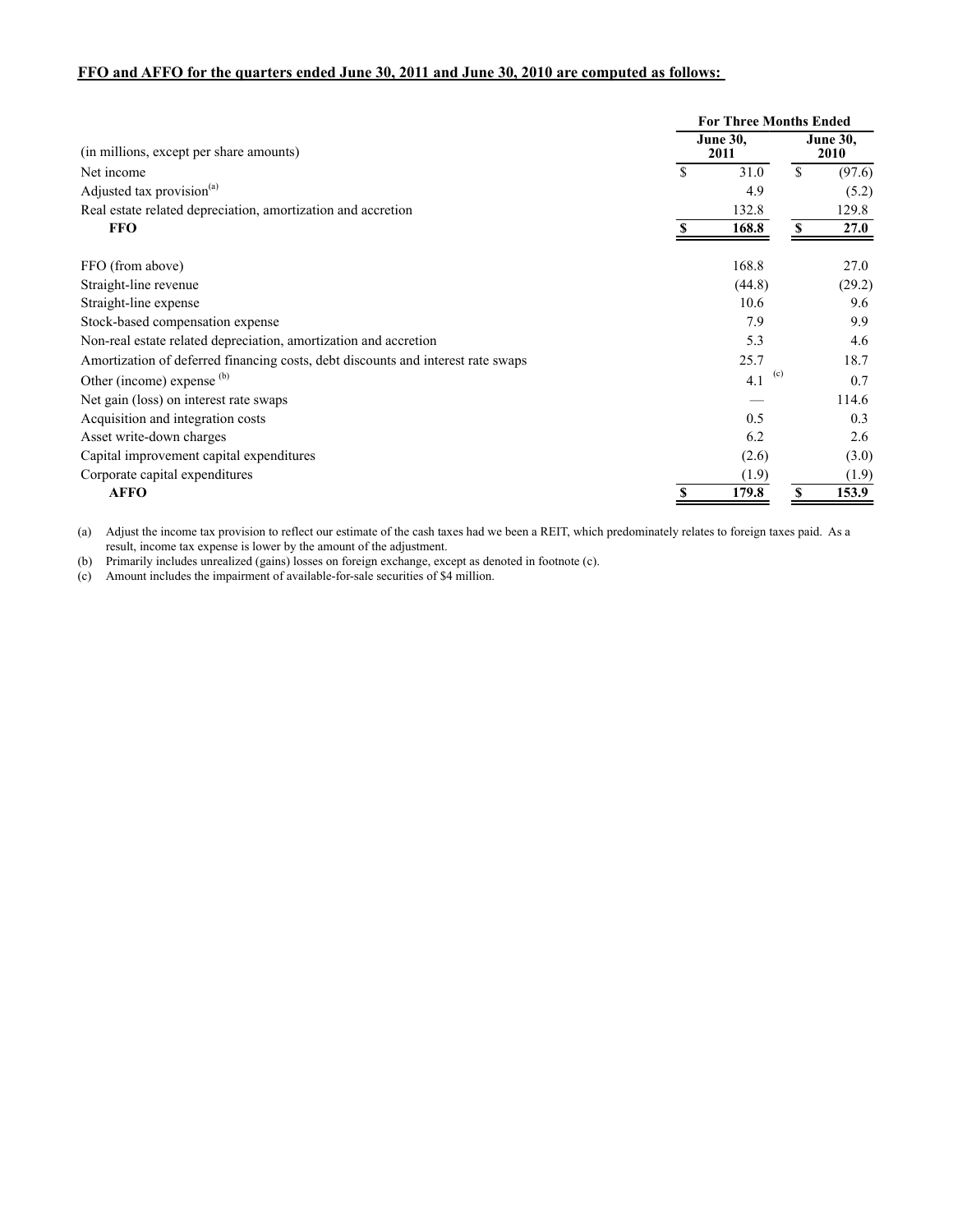### **FFO and AFFO for the years ended December 31, 2011 and 2010 are computed as follows:**

|                                                                                  | For the Twelve Months Ended |                   |                          |         |  |
|----------------------------------------------------------------------------------|-----------------------------|-------------------|--------------------------|---------|--|
| (in millions, except per share amounts)                                          |                             | December 31, 2011 | <b>December 31, 2010</b> |         |  |
| Net income                                                                       | \$                          | 171.5             | $\mathbb{S}$             | (311.3) |  |
| Adjusted tax provision <sup>(a)</sup>                                            |                             | 5.0               |                          | (29.0)  |  |
| Real estate related depreciation, amortization and accretion                     |                             | 531.9             |                          | 522.5   |  |
| <b>FFO</b>                                                                       | S                           | 708.3             | S                        | 182.2   |  |
| FFO (from above)                                                                 |                             | 708.3             |                          | 182.2   |  |
| Straight-line revenue                                                            |                             | (178.5)           |                          | (150.3) |  |
| Straight-line expense                                                            |                             | 39.0              |                          | 38.8    |  |
| Stock-based compensation expense                                                 |                             | 36.0              |                          | 40.0    |  |
| Non-real estate related depreciation, amortization and accretion                 |                             | 21.1              |                          | 18.3    |  |
| Amortization of deferred financing costs, debt discounts and interest rate swaps |                             | 102.9             |                          | 85.5    |  |
| Other (income) expense <sup>(b)(c)</sup>                                         |                             | 5.6               | (c)                      | 0.6     |  |
| Gains (losses) on retirement of long-term obligations                            |                             |                   |                          | 138.4   |  |
| Net gain (loss) on interest rate swaps                                           |                             |                   |                          | 286.4   |  |
| Acquisition and integration costs                                                |                             | 3.3               |                          | 2.1     |  |
| Asset write-down charges                                                         |                             | 22.3              |                          | 13.7    |  |
| Capital improvement capital expenditures                                         |                             | (14.0)            |                          | (14.8)  |  |
| Corporate capital expenditures                                                   |                             | (9.4)             |                          | (9.5)   |  |
| <b>AFFO</b>                                                                      |                             | 736.7             | \$                       | 631.2   |  |
| Weighted average common shares outstanding - diluted                             |                             | 285.9             |                          | 286.8   |  |
| FFO per share                                                                    | \$                          | 2.48              | \$                       | 0.63    |  |
| <b>AFFO</b> per share                                                            | $\overline{\$}$             | 2.58              | \$                       | 2.20    |  |

(a) Adjust the income tax provision to reflect our estimate of the cash taxes had we been a REIT, which predominately relates to foreign taxes paid. As a result, income tax expense is lower by the amount of the adjustment.

(b) Primarily includes unrealized (gains) losses on foreign exchange, except as denotes with footnote (c).

(c) Amount represents the impairment of available-for-sale securities of \$4 million for 2011.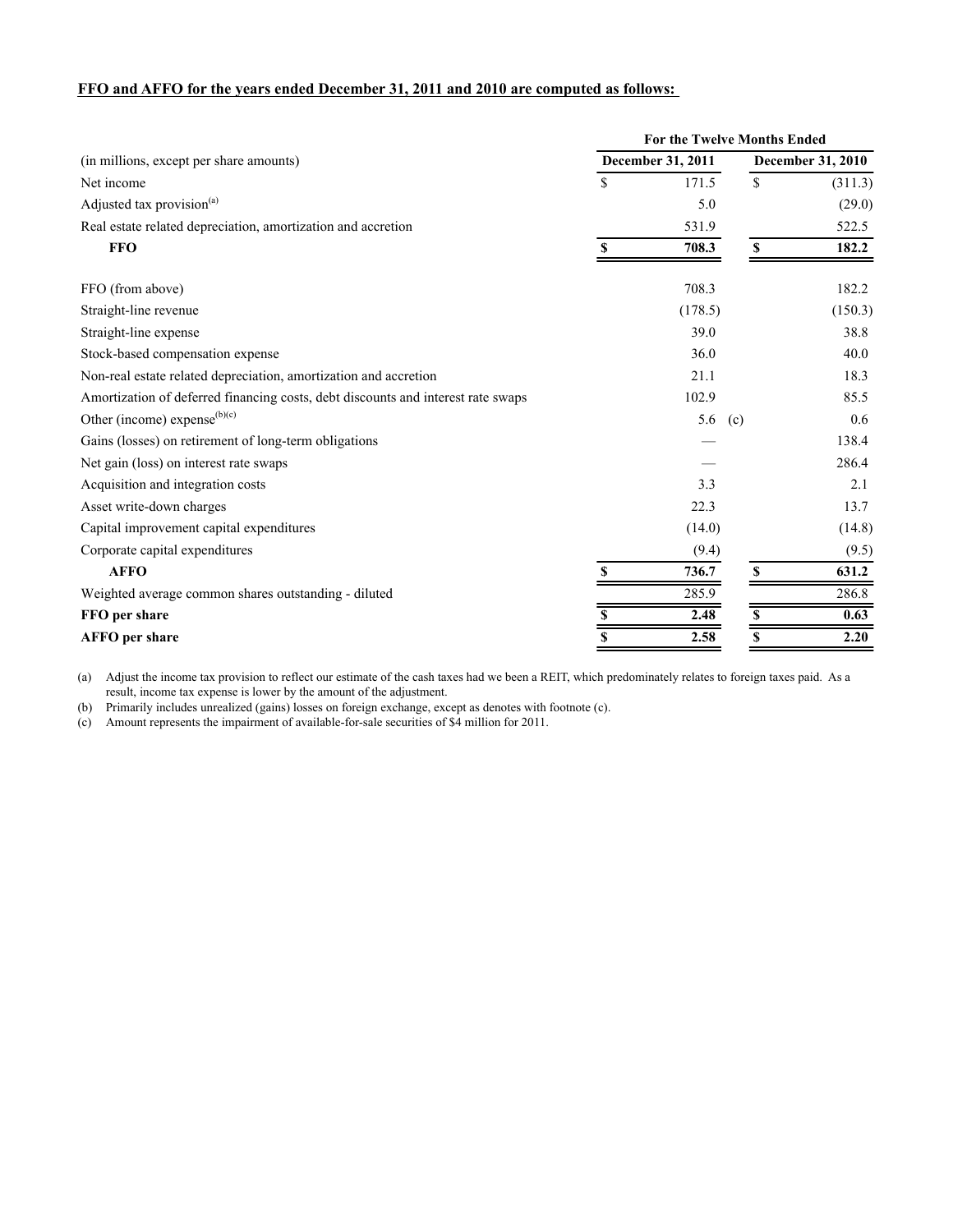# **Recurring cash flow and recurring cash flow per share for the three months ended March 31, 2012 and 2011 are computed as follows:**

|                                                                     | <b>For the Three Months Ended</b> |                   |   |                   |
|---------------------------------------------------------------------|-----------------------------------|-------------------|---|-------------------|
|                                                                     |                                   | March 31.<br>2012 |   | March 31.<br>2011 |
| (in millions, except per share amounts)                             |                                   |                   |   |                   |
| Adjusted EBITDA <sup>(a)</sup>                                      | \$                                | 360.1             | S | 319.3             |
| Less: Interest expense and amortization of deferred financing costs |                                   | 137.5             |   | 126.7             |
| Less: Sustaining capital expenditures                               |                                   | 4.2               |   | 3.1               |
| <b>Recurring cash flow</b>                                          |                                   | 218.4             |   | 189.5             |
| Weighted average common shares outstanding — diluted                |                                   | 285.9             |   | 289.0             |
| Recurring cash flow per share                                       |                                   | 0.77              |   | 0.66              |

#### (a) As reconciled herein above.

### **Recurring cash flow for the quarter ending June 30, 2012 and the year ending December 31, 2012 is forecasted as follows:**

|                                                                     | <b>Second Ouarter 2012</b> | <b>Full Year 2012</b> |
|---------------------------------------------------------------------|----------------------------|-----------------------|
| <i>(in millions)</i>                                                |                            |                       |
| Adjusted EBITDA <sup>(a)</sup>                                      | \$360 to \$365             | \$1,455 to \$1,465    |
| Less: Interest expense and amortization of deferred financing costs | \$143 to \$147             | \$575 to \$580        |
| Less: Sustaining capital expenditures                               | \$6 to \$8                 | \$23 to \$28          |
| Recurring cash flow                                                 | \$207 to \$212             | \$852 to \$862        |

(a) As reconciled herein above.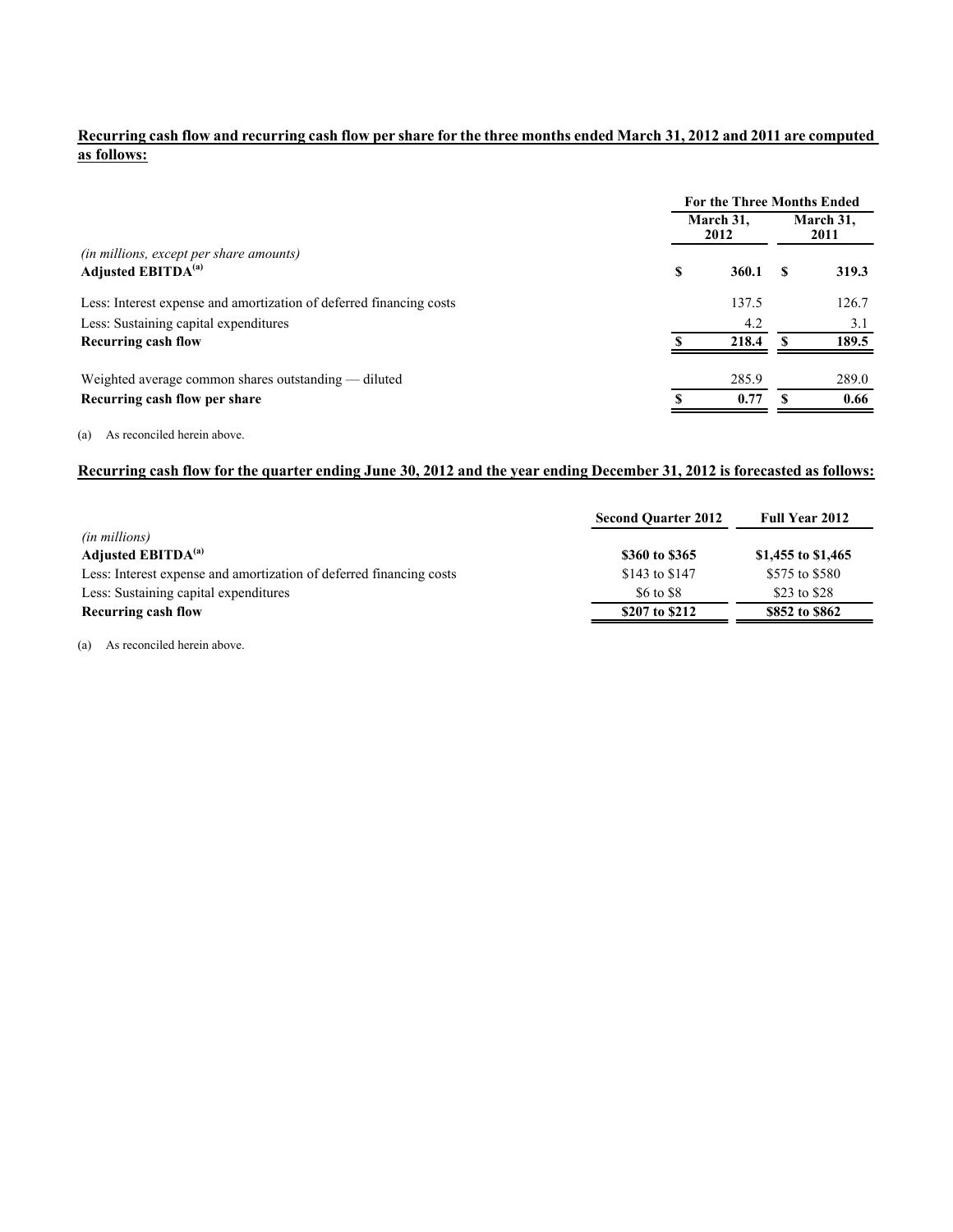### **Other Calculations:**

## **Debt to Adjusted EBITDA ratio for the quarter ended March 31, 2012 is computed as follows:**

|                                                   | For the Three<br><b>Months Ended</b> |         |
|---------------------------------------------------|--------------------------------------|---------|
| (in millions)                                     | <b>March 31, 2012</b>                |         |
| Total Debt (face value) at Quarter End            | S                                    | 8.472.9 |
| Quarterly Adjusted EBITDA                         | S                                    | 360.1   |
| Annualized Quarterly Adjusted EBITDA              |                                      | 1.440.2 |
| Total Debt / Annualized Quarterly Adjusted EBITDA |                                      | 5.9     |

### **Cash interest coverage ratio for the quarter ended March, 2012 is computed as follows:**

|                                                                       | For the Three<br><b>Months Ended</b> |                       |  |
|-----------------------------------------------------------------------|--------------------------------------|-----------------------|--|
| (in millions)                                                         |                                      | <b>March 31, 2012</b> |  |
| Interest Expense and Amortization of Deferred Financing Costs         | S                                    | 137.5                 |  |
| Amortization of Deferred Financing Cost and Non-Cash Interest Expense |                                      | (24.5)                |  |
| Cash Interest at Quarter End                                          |                                      | 113.0                 |  |
| <b>Ouarterly Adjusted EBITDA</b>                                      |                                      | 360.1                 |  |
| Quarterly Adjusted EBITDA / Cash Interest Expense                     |                                      | 3.2                   |  |

Note: Components may not sum to total due to rounding.

### **The components of interest expense and amortization deferred financing costs for the three months ended March 31, 2012 and 2011 are computed as follows:**

|                                               | <b>For the Three Months Ended</b> |                   |  |                   |  |
|-----------------------------------------------|-----------------------------------|-------------------|--|-------------------|--|
| (in millions)                                 |                                   | March 31,<br>2012 |  | March 31,<br>2011 |  |
| Interest expense on debt obligations          |                                   | 113.0             |  | 100.9             |  |
| Amortization of deferred financing costs      |                                   | 4.8               |  | 3.7               |  |
| Amortization of adjustments on long-term debt |                                   | 3.8               |  | 3.9               |  |
| Amortization of interest rate swaps           |                                   | 16.3              |  | 17.9              |  |
| Other                                         |                                   | (0.4)             |  | 0.3               |  |
|                                               |                                   | 137.5             |  | 126.7             |  |

# **The components of interest expense and amortization of deferred financing costs for the quarter ending June 30, 2012 and the year ending December 31, 2012 are forecasted as follows:**

| (in millions)                                 | O <sub>2</sub> 2012<br><b>Outlook</b> | <b>Full Year 2012</b><br><b>Outlook</b> |
|-----------------------------------------------|---------------------------------------|-----------------------------------------|
| Interest expense on debt obligations          | \$119 to \$122                        | \$476 to \$480                          |
| Amortization of deferred financing costs      | \$5 to \$6                            | \$20 to \$21                            |
| Amortization of adjustments on long-term debt | \$3 to \$4                            | \$14 to \$15                            |
| Amortization of interest rate swaps           | \$15 to \$18                          | \$65 to \$68                            |
| Other                                         | $(1)$ to $(1)$                        | \$0 to $$(4)$                           |
|                                               | \$143 to \$147                        | \$575 to \$580                          |